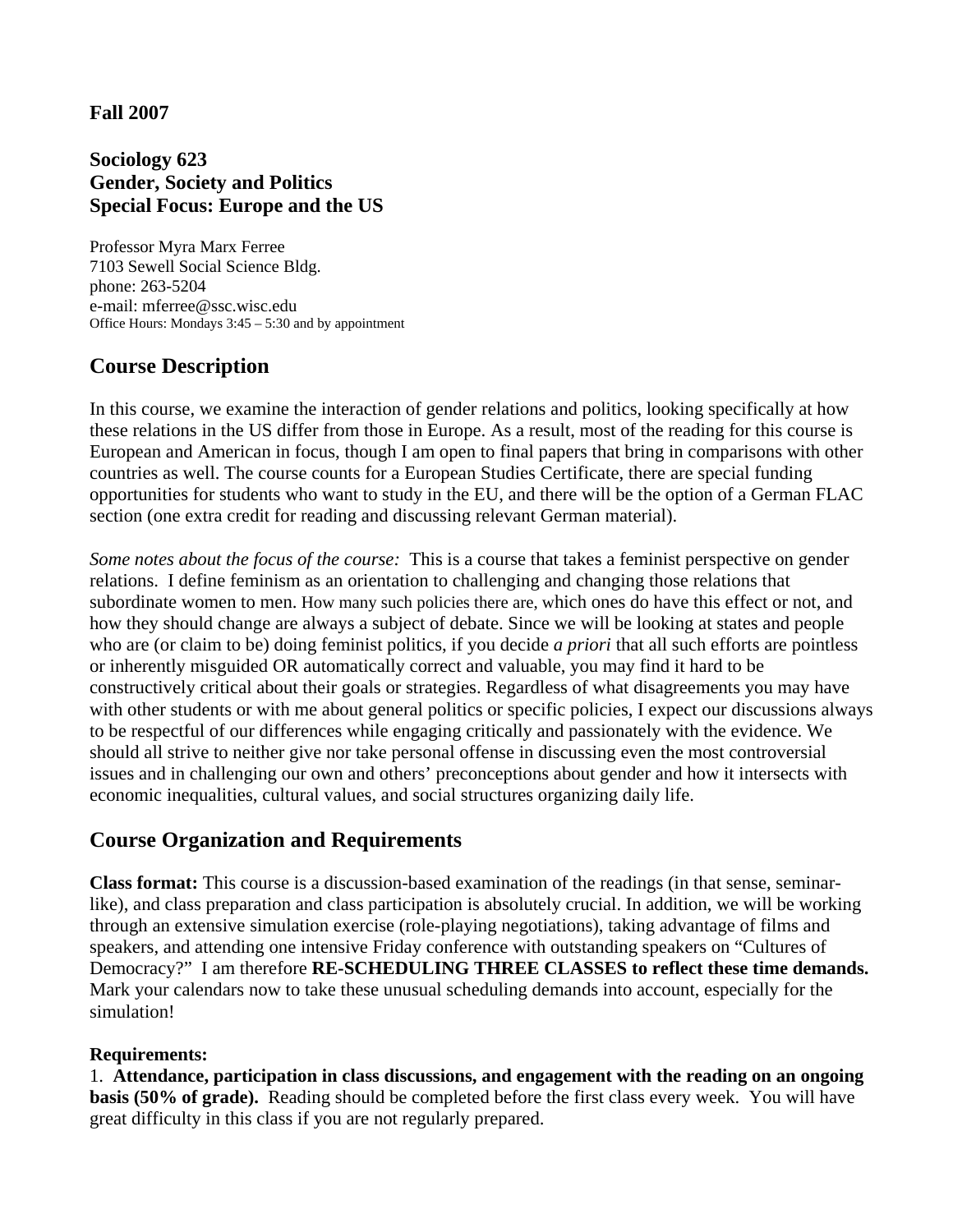- a) EACH week you are expected to post at least 250 words of questions/comments to Learn@UW. Original postings done BEFORE the first class meeting and responses to other students' posting s that substantively add insights into the issues raised count MOST. Timely comments and questions based on class discussion, personal anecdotes that don't fit in the framework of class discussion but relate to the readings, ideas you thought would get discussed but weren't, ideas you had walking to or from class or that we just didn't get to in time – all of these types of online participation count too. Postings are treated as an extension of in-class discussion (and graded therefore by both quantity and quality at the end of the semester); along with active i nclass participation this "active engagement with ideas" counts for **10%** of the final grade.
- b) For **any 3 weeks** (of your choice) you need to turn in **short papers (about 1000 words each)** about and use topic sentences and good grammar. They do NOT require any library research but should analyze a film, photos, ads or a news article relevant to the course. Each will be graded on the averaged into your grade, so it is very much to your advantage to do these papers as early in the the week's readings by **5 pm of the FRIDAY BEFORE that week's readings** are to be discussed. These papers should be placed in the appropriate "drop box" in Learn@UW and they are "real papers" in the sense that they should be organized, have an argument and conclusion, show your attention and thought to the ideas in the assigned readings. Your paper should (a) compare and contrast one reading with another or (b) use a reading to discuss/analyze some personal experience you've had or (c) connect a reading with something you learned in some other course or context, (d) compare and contrast some aspect of the assigned week's reading with issues already discussed in previous classes or in prior readings (e) apply a reading to usual scale and count **10% each (30% of total).** I do not allow rewrites, but if you are dissatisfied with your grade on one or more short papers you may do additional ones to be semester as possible. **AT LEAST one paper MUST be completed by October 12 and a minimum of two papers must be done by November 9 and all three by December 10.**
- c) Fina lly, we are using **role-playing** as a way of figuring out how policy works from the point of view **DUE the Monday after the EU simulation – November 12, in the appropriate dropbox (this** of a policy-maker (at the national level and in the EU). You need to both participate in the roleplaying exercise itself (& the in- and out-of-class work it entails), but also to turn in **(to the drop-box) a discussion paper** on the issues of equality and difference (among women, among nations, and between genders) as addressed by policy-making as you "experienced" in these roles. This reflection on nations, negotiations, gender equality principles, and social change is should be about 750-1200 words and counts **10%**)
- **2.** The **midsemester exam** is a take-home essay exam in which you will have considerable choice. You Think of it as two short papers (about 750 words each). This exam counts 20% (10% for each will get the questions on OCTOBER 22 and the answer-essays are due in the appropriate dropbox OCTOBER 29. The questions will be broad and integrative, not tests of memorization. essay). The response papers are good practice for this (another reason to do them early).
- **3. Final project a case study of gender politics anywhere in the world.** You need to pick a political issue or organization that is relevant for studying gender relations and focus on analyzing how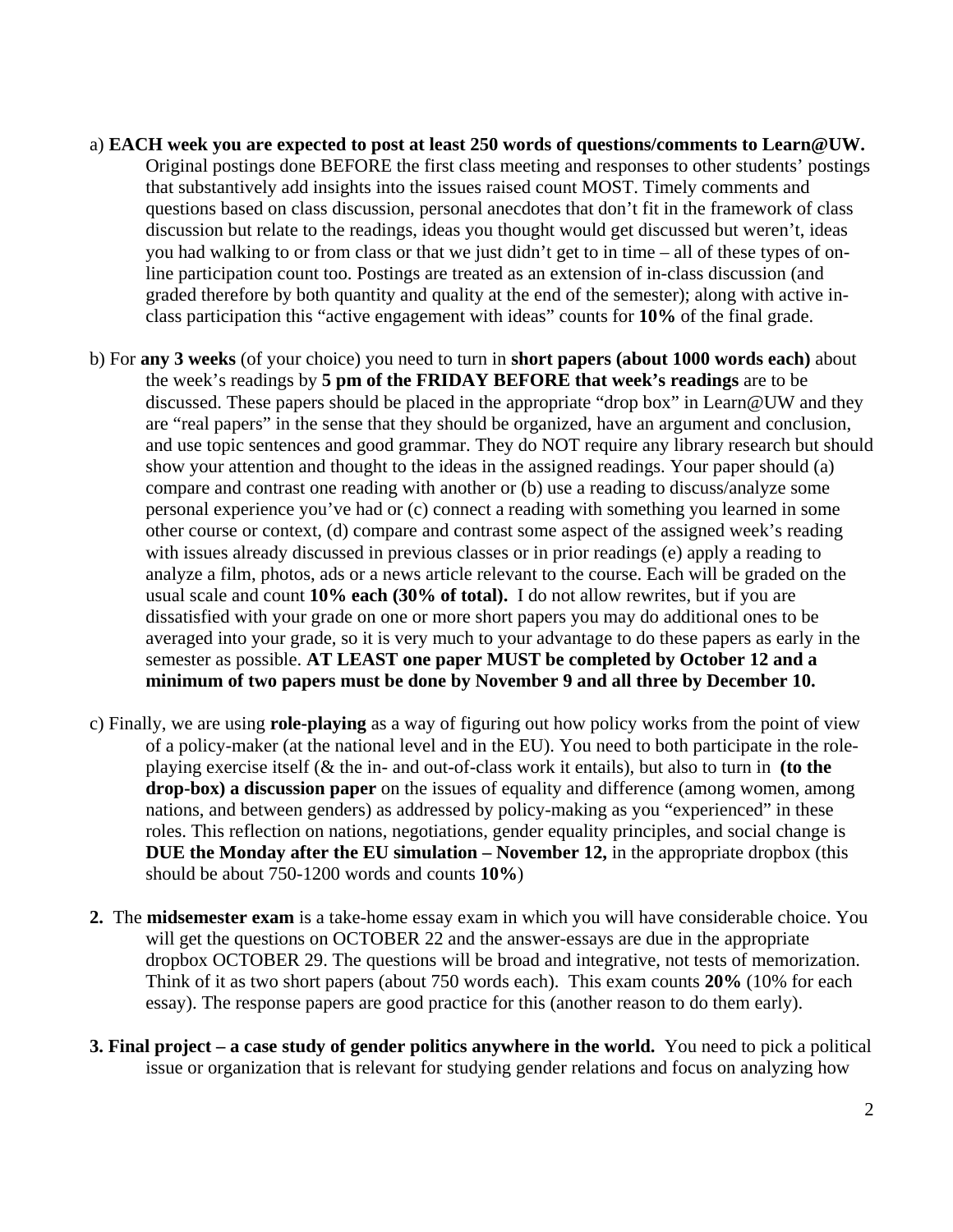feminism in France), a policy (like affirmative action in Germany, welfare reform in the US), an of the *assigned (including honors)* reading list as well as whatever outside research sources you the concepts of the course apply to your chosen case. It may be American, European, non-Western, or comparative in focus. It could be a social movement (like pacifism in the US, or organization (like the European Women's Lobby or DAWN), a campaign (for a policy change like legalizing prostitution, stopping sex trafficking, or increasing the number of women on corporate boards). The paper has to be done in stages, each of which carries points toward the final grade, and it has to make real, appropriate use of **at least THREE** of the books or articles need (a **MINIMUM of three additional books or articles**). This paper counts for **30% of your final grade.** 

Stage 1. Pick a topic and find *one* book or article that deals directly with it. Write a short (300 word or so) review that summarizes what you now know about the topic and ends with a question that you want to do some more research/reading to answer. **Stage 1 DUE November 16 (12 points)**

Stage 2. Do a search in the library and on the web for additional information on your topic and put together a one-page **bibliography** that includes at least 5 possible scholarly sources (to use in addition to class readings). **Stage 2 DUE November 28. (12 points)**

changed in your thinking about it as you have been reading, and what you want the thesis/argument of your paper to be. Include the revised bibliography you have put together and are using, and make sure **Stage 3.** Write a 500 word **thematic statement** describing your current take on your topic, what has your project has some argument to make about the case. **Stage 3 DUE December 7 (12 points)**

understand and can apply them) as well as on the quality of outside research done on the particular case you have chosen to look at in more detail. You are expected to *quote appropriately* from both the **Stage 4**. The **final paper**, approximately 10-15 double-spaced pages or 2500-3000 words. The final paper will be judged on thoughtful use of concepts from the course (showing that you assigned readings and the additional research you did. **FINAL PAPERS DUE December 20. (64 points).** 

contribute more than a third of the value of that grade. Any early stage work that is turned in late loses a point for each day that it is late. Any of the stages can be turned in early. Late final papers will only be The **whole final project (all 100 points) is worth 30% of your grade** but the first three stages together accepted by prior arrangement and with a grade penalty.

There is **NO Final Exam** for this course: your appropriate use of the assigned readings in developing and carrying out your final project is how I will test your knowledge of the material.

## **Additional issues:**

All students are encouraged to use the resources of the Writing Lab (located in Helen C. White), especially if you have not previously done this sort of writing. They offer both group classes and individual tutoring. In addition, they have a collection of books on how to write good papers, includin g *A Guide to Writing Sociology Papers,* by the Sociology Writing Group (St. Martin's, 1994 [third edition]) and *A Writer's Reference*, by Diana Hacker (St. Martin's, 1995 [third edition]). I personally recommend *Writing for Social Scientists* by Howard Becker (Univ. of Chicago). Start exploring topics for your project early and take time to get feedback from the Writing Center and to talk with me about your plans. I do NOT read advance drafts.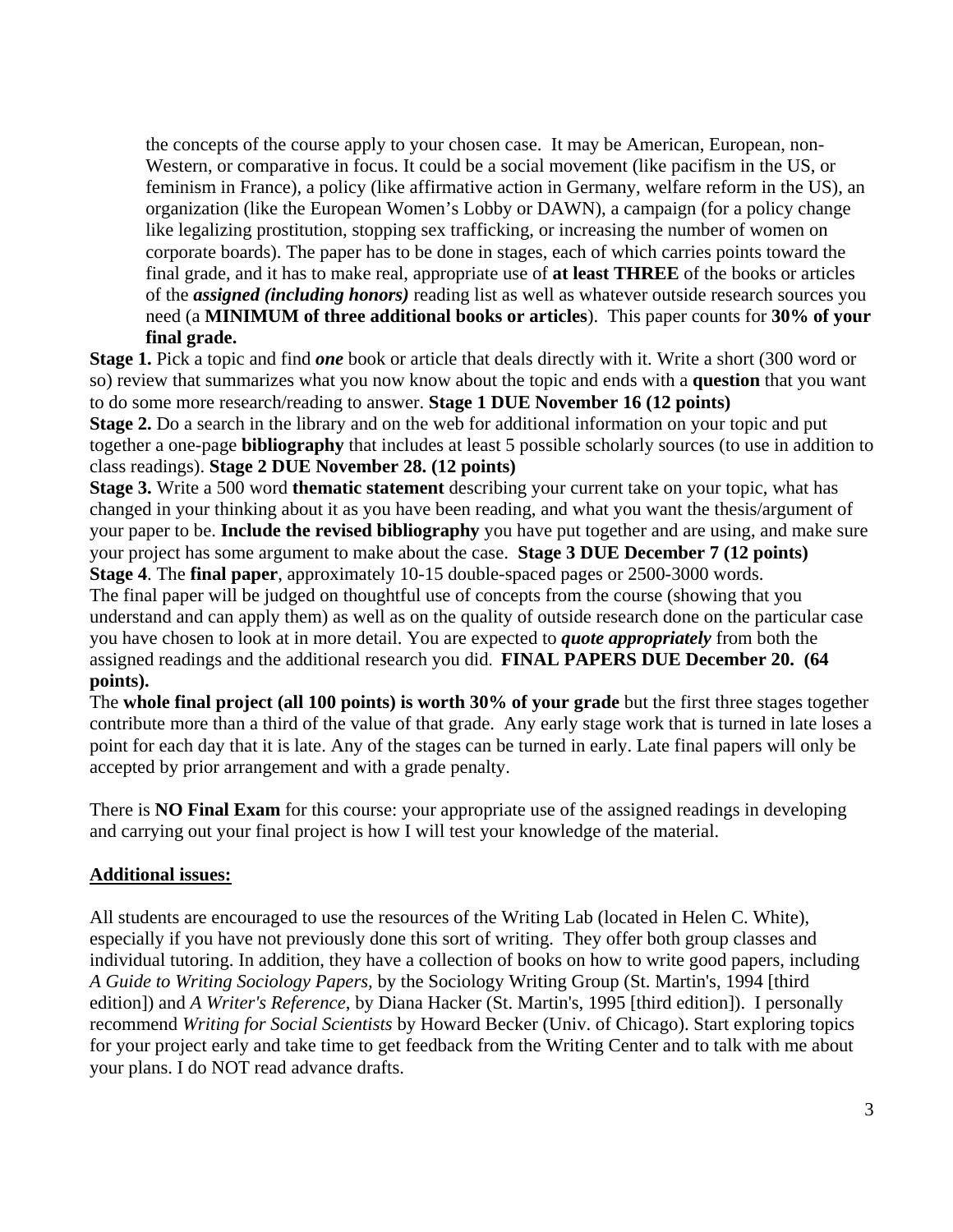I have set aside a class for working together on using the library effectively for researching gender politics; in my experience even graduate students can learn a few more good tricks; in addition there is a class in which you will be presenting your project ideas and can develop research teams on related topics (although the final paper must be written individually).

**e**  All students are also reminded of the university's rules on academic honesty and plagiarism. **Knowledg of these rules is your responsibility, and lack of familiarity with the rules does not excuse misconduct.** A clear definition of plagiarism as well as information about disciplinary sanctions for academic misconduct may be found at the Dean of Students web site: [http://www.wisc.edu/students/UWS14.htm.](http://www.wisc.edu/students/UWS14.htm) In addition, note that I reserve the right to enter any work submitted for this class into the anti-plagiarism database maintained by the department where it

can be checked against a huge multi-source inventory of past papers and will be kept on record so that it cannot be plagiarized from in future semesters. I deeply regret that the actions of a few require such safeguards to protect the rights of the many.

## **Extra credit – Honors and FLAC (foreign language across the curriculum)**

and discuss them in that language and/or work on improving your reading comprehension with a TA. It do three of the weeks' supplemental readings and at least two extra short papers on these readings (five total). You should also be prepared to talk about the supplemental readings in class when appropriate. Graduate students are expected to do the supplemental readings for each week, and comment on them in This is a special program funded by the Center for European Studies that will allow you to enroll for one **extra credit** in a special section in which you read some related articles written in a European language allows for small work groups in which you have an extra chance to talk about the issues and work on developing a paper (written in English) that would use appropriate foreign language material as sources. I will offer one such **FLAC section (in German).** Honors students are invited to register for 3 credits with honors or to add a fourth credit. For 3 credits with honors, you are expected to read one of the week's supplemental readings, and write an extra short paper on it. For four credits you are expected to Learn@UW for all to read every week.

# **Reading assignments.**

All books have been ordered at *A Room of One's Own* Bookstore, 317 West Johnson St. (257-7888). Books ordered for everyone are:

R.W. Connell, 2002.*Gender.* Polity Press

O'Connor, Orloff and Shaver, 1999. *States, Families and Markets*, Cambridge.

Kathrin Zippel, 2006. *The Politics of Sexual Harassment in Germany, the US and the EU.* Cambridge. Nira Yuval-Davis, 1997. *Gender and Nation.* Sage.

Joan Scott, 2005. Parité: Sexual Equality and the Crisis of French Universalism. University of Chicago Susan Gal and Gail Kligman, 2000. *The Politics of Gender after Socialism*. Princeton Univ. Press Patricia Yancey Martin, 2005. *Rape Work.* Routledge.

We will be reading all or nearly all of these books. I have requested copies also be put on reserve at HC White and in Sewell, but I strongly recommend buying them.

Articles are available in a print-on-demand course pack from the Social Science Copy Center (6<sup>th</sup> floor of Sewell) and on electronic reserve via MadCat and as links on Learn@UW.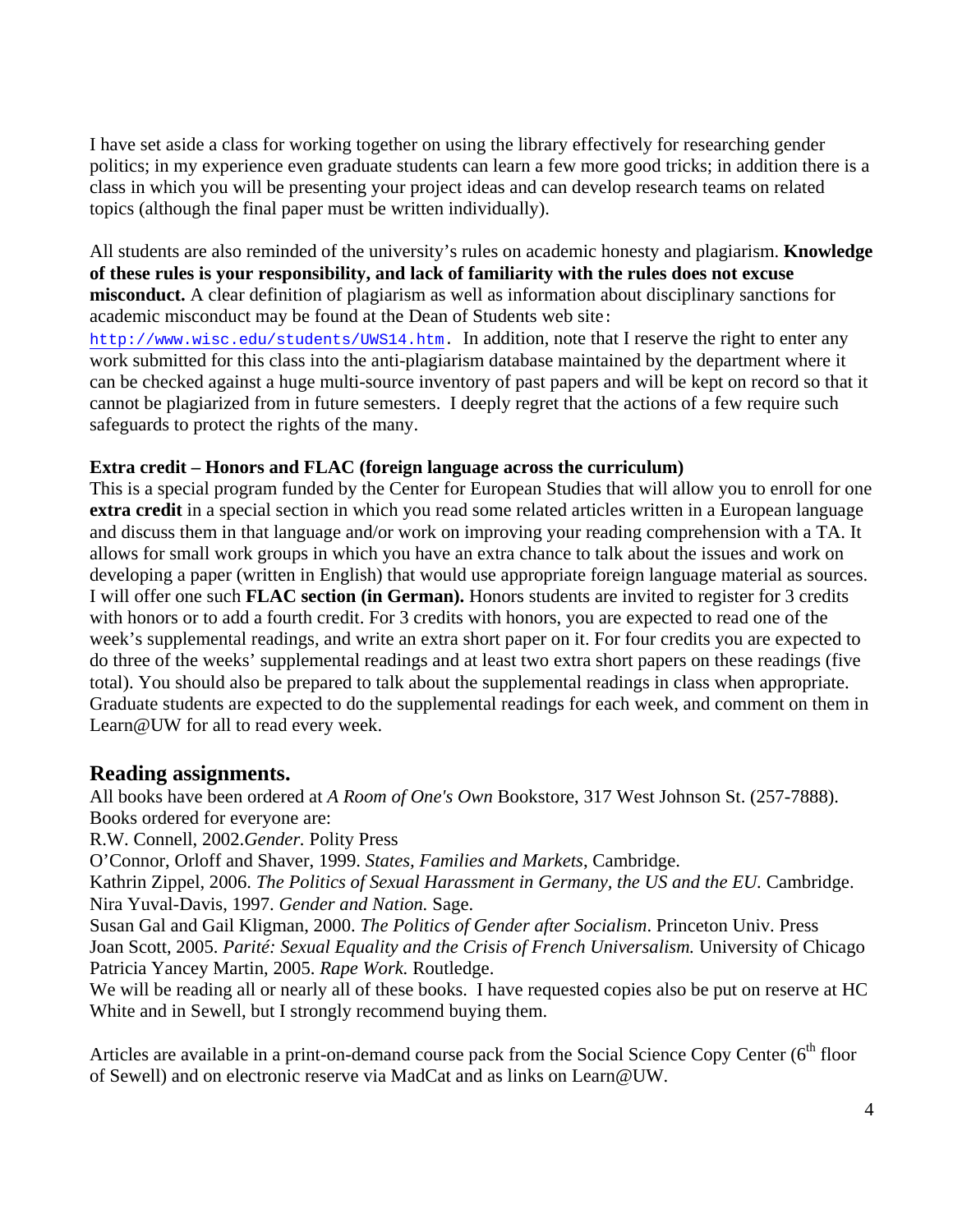In addition, there are links, visual materials and other assignments (including all material for the EU simulation) that are ONLY available on Learn@UW. Supplemental/honors readings can be found there, as well as news articles relevant to our topics. I invite you also to send links to articles to be shared.

# **Outline of topics and readings by week**

### WEEK 1: Sept 5 (Wed) Organizational meeting and overview of the course.

Focus: Introductions, discussion of requirements and syllabus, overview of "feminism" as a principle and gen der as a political relationship.

**Assigned**: R.W. Connell, *Gender.* Chapter 1

(Honors Supplement: Joan Scott, "Gender: a useful category for historical analysis" *American Historical Review,* Dec. 1986, pp. 1053-1075).

Guiding questions: What is your own definition of feminism? How are women's rights secured politically and how might this need improvement (i.e. where and how do you see women's subordination still evidenced?) How does the US look in a global perspective, and how do you explain why it does well/poorly for women in the ways you note?

#### WEEK 2: Sept 10-12 - Thinking about gender in relation to states, movements and politics

**Focus:** Developing a theoretical vocabulary with which to talk about gender politics as something both changing and contested.

**Assigned**: R.W. Connell, *Gender –* Chapters 4, 6, 7.

(**Honors supplement**: Hagemann, Karen 2006 "Between Ideology and Economy: The "Time Politics" of Child Care and Public Education in the Two Germanys." *Social Politics* 13 (2): 217-260.)

encourage looking comparatively and historically at gender? Is there a difference between thinking of states as "gendered" versus "being patriarchal"? How do physical bodies matter for gender politics? How does Connell distinguish between gendered social structures and symbolic gendering in culture, **Guiding questions**: What is a gender order? A gender regime? Why does thinking of "regimes" and how are they also connected?

## WEEK 3: Sept 17 (Sept 19 is rescheduled) – How states steer the gender order

Focus: Thinking about gender policies as institutionalized choices about what ways people can or should **Assign ed:** R.W. Connell, Chapter 8 lead gendered lives. What gender projects would you support and/or are you engaged in now?

O'Connor, Orloff and Shaver, *States, Markets and Families,* Chapter 1

- Mushaben, Joyce 2001. "Challenging the Maternalist Presumption: the gender politics of welfare reform in Germany and the US." Pp 193-214 in Nancy Hirschmann and Ulrike Liebert, *Women and Welfare.*
- **(Honors supplement:** Ferree, Myra Marx 1995, "Patriarchies and feminisms: The two women's movements of unified Germany." *Social Politics*, 2(1): 10-24 AND Rudd, Elizabeth 2000.

"Reconceptualizing Gender in Postsocialist Transformation" *Gender & Society*, 14(4): 517-539.) Guiding questions: How do state choices shape individual choices? What are the policies that states make that steer women and men toward or away from putting time into families? Into paid work? Into running for office? When might people experience their choices being 'steered' by policy or policy change and when would they take "steering" for granted?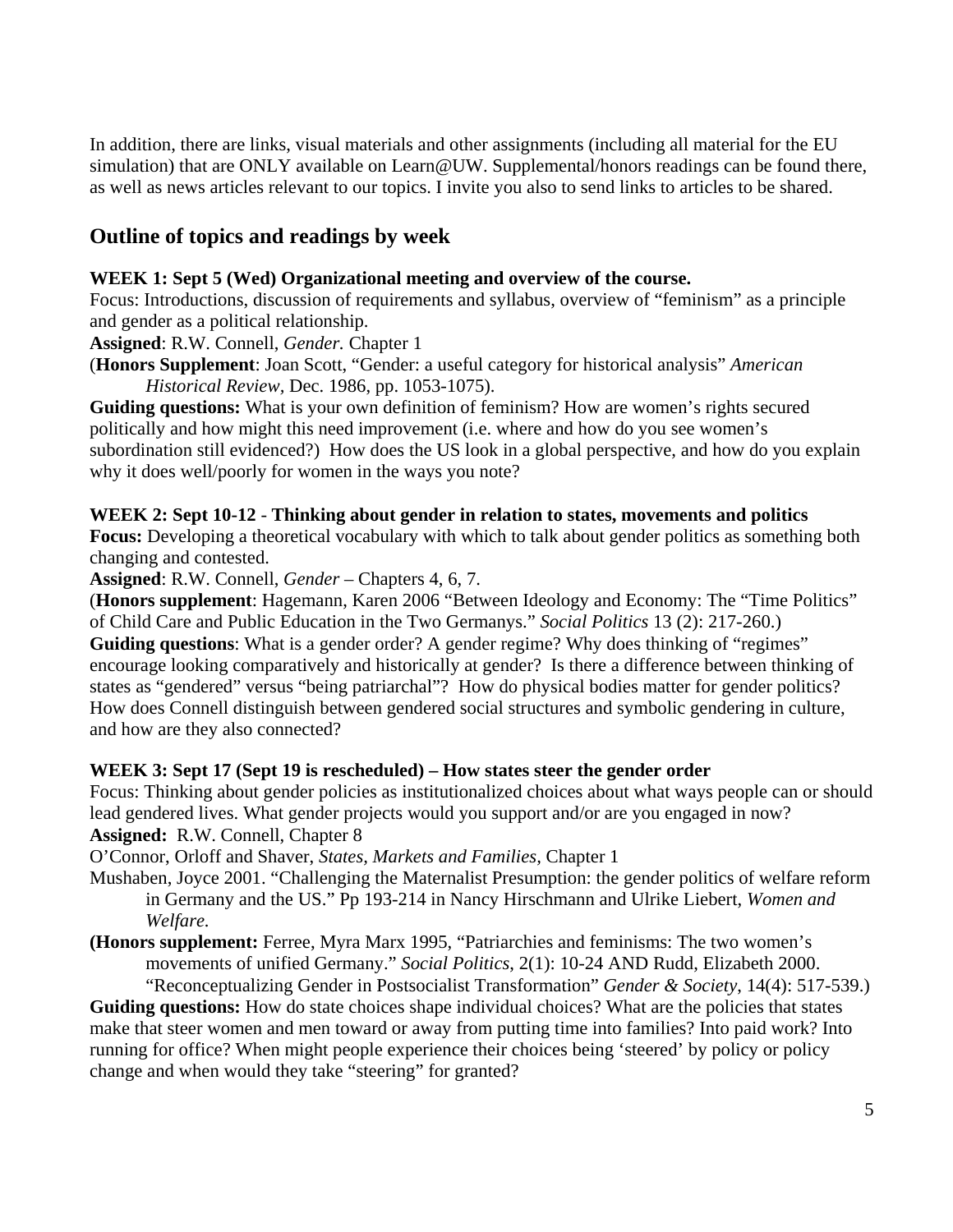## WEEK 4: Sept 24-26 – Comparing gender orders: how are states differently good for women?

vs. socialist vs. Christian-conservative; strong or weak "single breadwinner" preference for families; **Focus:** Thinking about how states differ systematically from each other and what aspects of state policy are better or worse and for which women or men. Some dimensions of differences among states (liberal strong or weak state centralization and capacity) are introduced for making comparisons.

**Assigned:** O'Connor, Orloff and Shaver, Chapters 2, 3, 4 **PLUS "role play card"** 

Fraser, Nancy 2000. AAfter the family wage: a post-industrial thought experiment@ Pp 1-32 in Barbara Hobson, *Gender and Citizenship in Transition*. Macmillan.

abortion movements in Sweden and the United States" *Sociological Forum*, 19(3): 371-404) Guiding questions: How are liberal, socialist and Christian-conservative policies different in their (**Honors supplement:** OOS, Chapter 5 AND EITHER Ferree, 2003 "Resonance and Radicalism: Feminist Framing in the Abortion Debates of the United States and Germany" AJS, 109 (2):304-344 OR Annula Linders 2004, "Victory and beyond: A historical comparative analysis of the outcomes of the assumptions about people, families and work? How do specific states differ in regard to such policies, and how do state policies get "lived" and "felt" by people in these states? When would people have children or avoid it? Which state would your "role play" person chose to live in?

## **WEEK 5: Oct 1- 3 Responding to the state – gender politics from below**

Focus: Gender politics and gender mobilizations – how do women themselves engage in steering the gender order? Comparing women's collective action strategies and goals across different state contexts, using sexual harassment as a case study.

**Assigned:** O'Connor, Orloff and Shaver, Chapter 6 (Liberalism, gendered policy logics and mobilization)

## Zippel, *The Politics of Sexual Harassment*, Ch 1, 2, 3 and 6

(**Honors supplement:** Zippel, chapters 4 & 5: Implementation and effectiveness)

change made "from below" and to what extent does it require "allies" within the state? What different kinds of resources do feminists draw upon when trying to steer the gender order in a different direction? **Guiding questions:** What explains feminist efforts to make sexual harassment into a political issue? How do factors that OOS discuss as shaping mobilizations around gender issues help to explain the differences in how sexual harassment has been treated in the US, Germany and the EU? In what sense is

## WEEK 6: Oct 8-Oct10. Culturally symbolizing and enacting gender relations in reproduction (of **people and nations).**

Focus: Cultural values and symbolic meanings of gender shape national identities and national differences in gender politics, therefore people struggle over gender even when they don't realize that nationa lism, fundamentalism) have gendered texts and subtexts that we will try to identify. the gender order is what they are fighting about. Struggles over inclusion and exclusion (racism,

**Assign ed:** Nira Yuval-Davis, *Gender and Nation,* Ch 1-4, 6;

German national cartoon, other images of gender & nation (L@UW)

**(Honors supplement:** Read and Bartkowski 2000. "To veil or not to veil? A case study of identity negotiation among Muslim women in Austin, Texas" *Gender & Society* 14 (3): 395-417; Brown and Ferree, 2005, "Close your eyes and think of England: Pronatalism in the British print media" *Gender & Society* 19 (1):5 -24.)

Guiding questions: in what way is nationhood itself a "social construction"? What are the three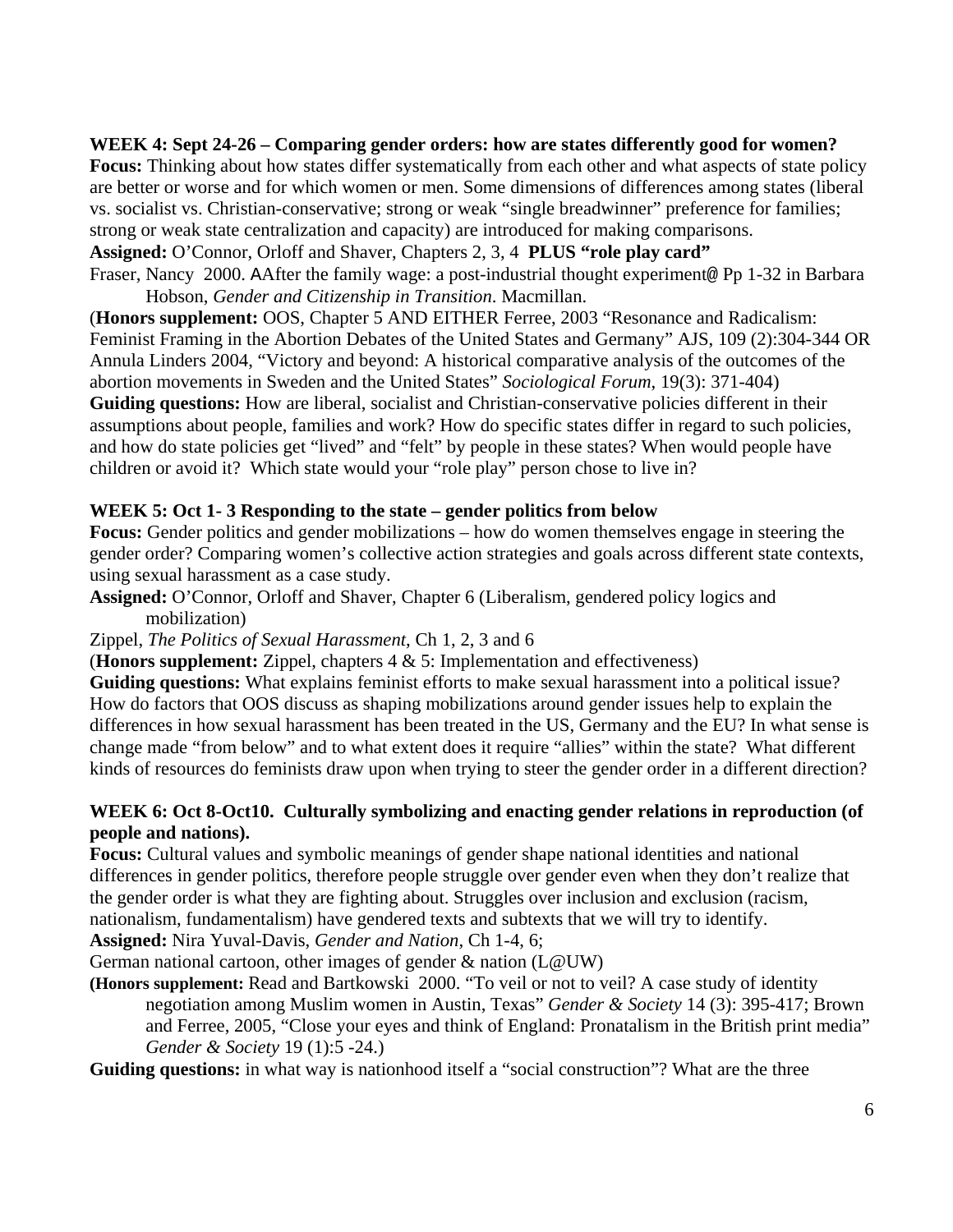citizenship involve gender, social inclusion and exclusion? How are issues about immigration and about the birth rate related? How do ideas about national essences, purity and race relate to the social control of women – their clothing/appearance, their behavior, their reproductive capacities? different ways that women are held to be responsible for "reproducing the nation"? How do fights over

WEEK 7: Oct 15-Oct 17-Oct 19 (NOTE FRIDAY CLASS): "Cultures of Democracy? Germany and Marshall films at your choice; attendance at Marshall Fund Film Series REQUIRED for at least the US at Home and Abroad": SHORT PAPER for this week on "gender messages" in one or more **ONE film showing Oct 13, 14, 15, 16)** 

**Monday: tricks to effective library searching; projects and issues to research;** also discussion of weekend films.

Focus (Wed & Friday): How struggles about power and social inclusion are often about gender even when they don't necessarily say that's what they are about. The gendered meanings of racism, nationalism, imperialism and exclusion as played out in the "Global War on Terror" and other wars, past and present.

**Assign ed:** Yuval-Davis, Chapter 5 (gender, war and militaries)

Bush as Cowboy, Women Warrior Images (L@UW)

Hoganson, Kristin. *Fighting for American Manhood*, Intro &Ch 1 (pp. 1-42)

Cohn, 1987 "Sex and Death in the Rational World of Defense Intellectuals" S*igns*, 12 (4):687-718. **(Honors supplement:** Hoganson, Ch 4, pp.88-106 AND Yuval-Davis and Imam, "Contesting

Fundamentalisms, Introduction," Women Living Under Muslim Law on L@UW)

Guiding Questions: Why does Islam bring the issues of universal human rights and democracy as a majority preference to such a fevered debate? What relation do these authors see between the concepts of "fundamentalism," "tradition," "patriarchy" "universalism" "human rights" and the drive toward military power to "spread democracy" whether today or in past episodes of national mobilization?

## **MIDSEMESTER HANDOUT OCT 22 (DUE in dropbox OCT 29)**

## **WEEK 8: Oct 22-Oct 24: East(s) and West(s): Post-cold-war gender politics.**

Focus: The "new Europe" has a very different history than the "old" (western) Europe, and different countri es' histories and current needs (material and symbolic) affect how they steer gender politics. How does "d iscourse" come to shape politics (as well as the reverse)? gender regimes then still affect their gender politics as both enter the EU. Think about the way

**Assigned:** Susan Gal and Gail Kligman, 2000. *The Politics of Gender after Socialism*. Fractals explained, cornrow fractals, famous fractals (L@UW)

(Honors supplement: Ingrid Miethe 2008 "From "Strange Sisters" to "Europe's Daughters"? European Enlargements as a Chance for Women's Movement in East and West Germany." In Silke Roth,

ed, *Gender Issues and Women's Movements in the Enlarged European Union, NY: Berghahn.* 

Guiding questions: How does G&K's approach to national reproduction and the control over women's bodies compare to that of Yuval-Davis? How do they see reproduction as symbolic? As nationalist? earlier? Why does the division of public and private (a "liberal" idea) figure so strongly in their book How do state-socialist systems differ from the social democratic and liberal ones we have looked at and what do they mean by calling it "fractal"?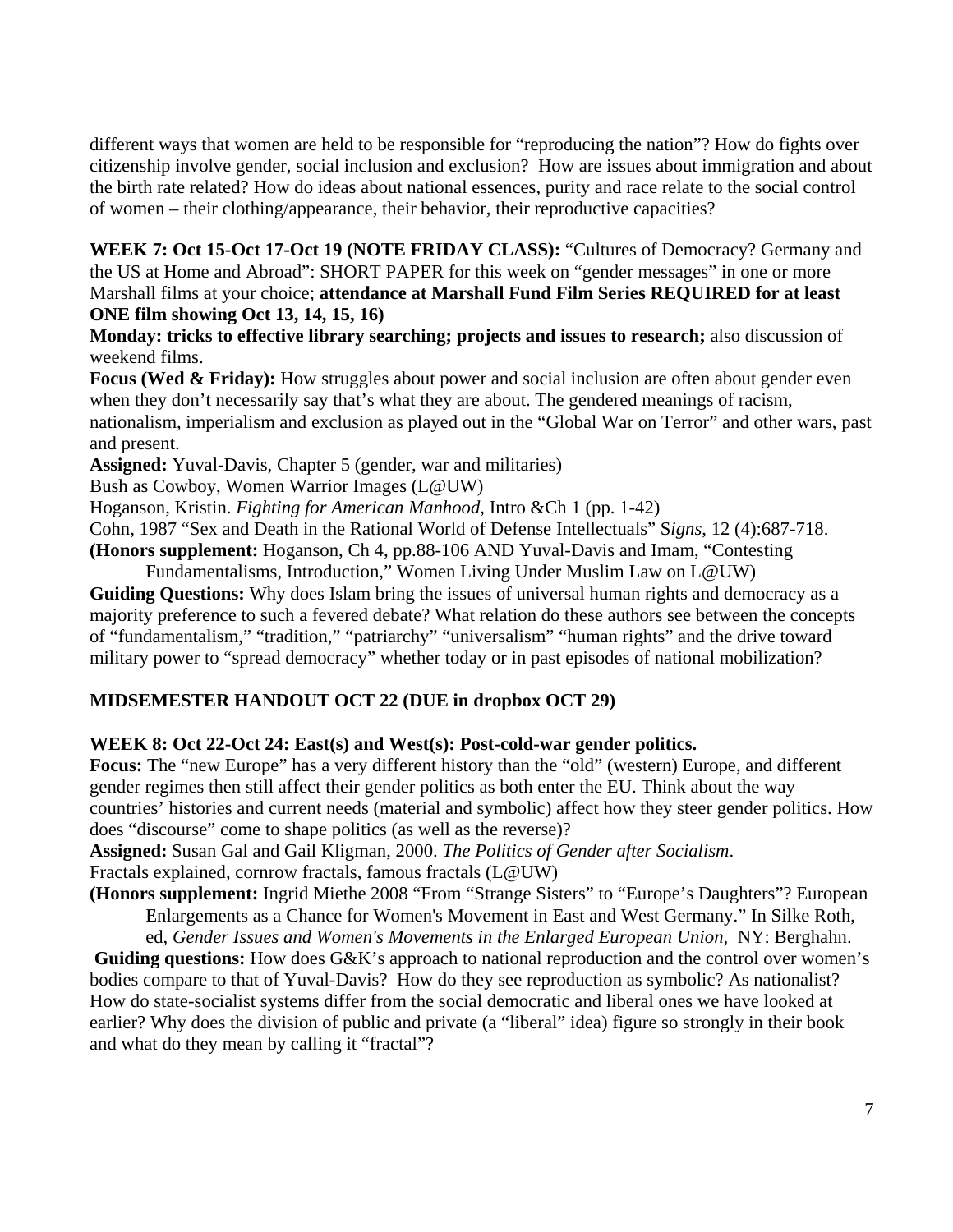#### **WEEK 9: October 29-Oct 31-Nov 2: Defining women-friendly policies: debates among women**

#### **(NOTE FRIDAY CLASS: Preparing for the EU simulation- role assignments and review of the computer materials you need, the way to "play the game")**

mean that (some) women's interests are being symbolically captured in the definition of the "common **Focus (mon & wed):** Framing issues as "good for women" and/or as "good for gender equality" can good" but how do these frames get constructed and how do they vary across and within countries?

- Assigned: Yakin Ertürk, 2006. "Turkey's Modern Paradoxes: Identity politics, women's agency and universal rights." Pp. 79-109 in Myra Marx Ferree and Aili Mari Tripp, *Global Feminisms*
- Caiazza, Amy "Does women's representation in elected office lead to women-friendly policy? Analysis of state-level data." *Women & Politics*, 2004, 26(1): 35-65.
- Doroth y McBride and Amy Mazur, 2006 "Measuring Feminist Mobilization: Cross-national convergences and transnational networks in Europe." Pp. 219-246 in Ferree and Tripp, Global *Feminisms.*
- MAGE EQ: Sensitizing questions for the analysis, formulation and evaluation of equality policies
- **(Honor s supplement**: Verloo, Mieke, 2005 "Displacement and Empowerment: Reflections on the , 12(3): 344-365.) Equality" *Social Politics* Concept and Practice of the Council of Europe Approach to Gender Mainstreaming and Gender
- Guiding questions: Women themselves take different political positions and may or may not be seen as good "for women" of different groups, and mixed gender parties and men may also make policies that are seen as "women-friendly." What standards would you choose to decide if a policy is "feminist" or not? What standards are used by social scientists and/or policy makers in different contexts?

#### **WEEK 10: Nov 5-7-9: (NOTE FRIDAY CLASS)**

#### **EU SIMULATION ON PARENTAL LEAVE**

- **Assign ed:** European Commission "Roadmap for Gender Equality 2006" (L@UW) and "US Rank in work-family policies" (L@UW)
- Kimberly J. Morgan and Kathrin Zippel 2003. "Paid to Care: The Origins and Effects of Care Leave Policies in Western Europe." *Social Politics* 10:49-85.
- Myers, Marcia and Janet Gornick, 2001. "Gendering Welfare State Variation: Income transfers, Employment Supports and Family Poverty" Pp. 215-243 in Nancy Hirschmann and Ulrike Liebert, *Women and Welfare*.

#### AND BE SURE TO HAVE **READ AND PREPARED YOUR ROLE** with EU simulation materials

simulation itself, you should allow extra time (scheduled yourselves with your team members) to meet This is a role-playing exercise that will demand both your reading material about "your" county and engaging in negotiations with other country teams about good parental leave policies as a "minimum standard" and an "aspirational goal" within the EU. In addition to the class meetings to run the to discuss your own country, compare it to others and develop "your" negotiating position. How "feminist" can you make your country and still defend its "national" interests? What policies about work and family do you personally want to advance, and what policies seem to reflect other interests you represent?

**For your paper:** Reflect on what interests you had and represented, what you felt you succeeded in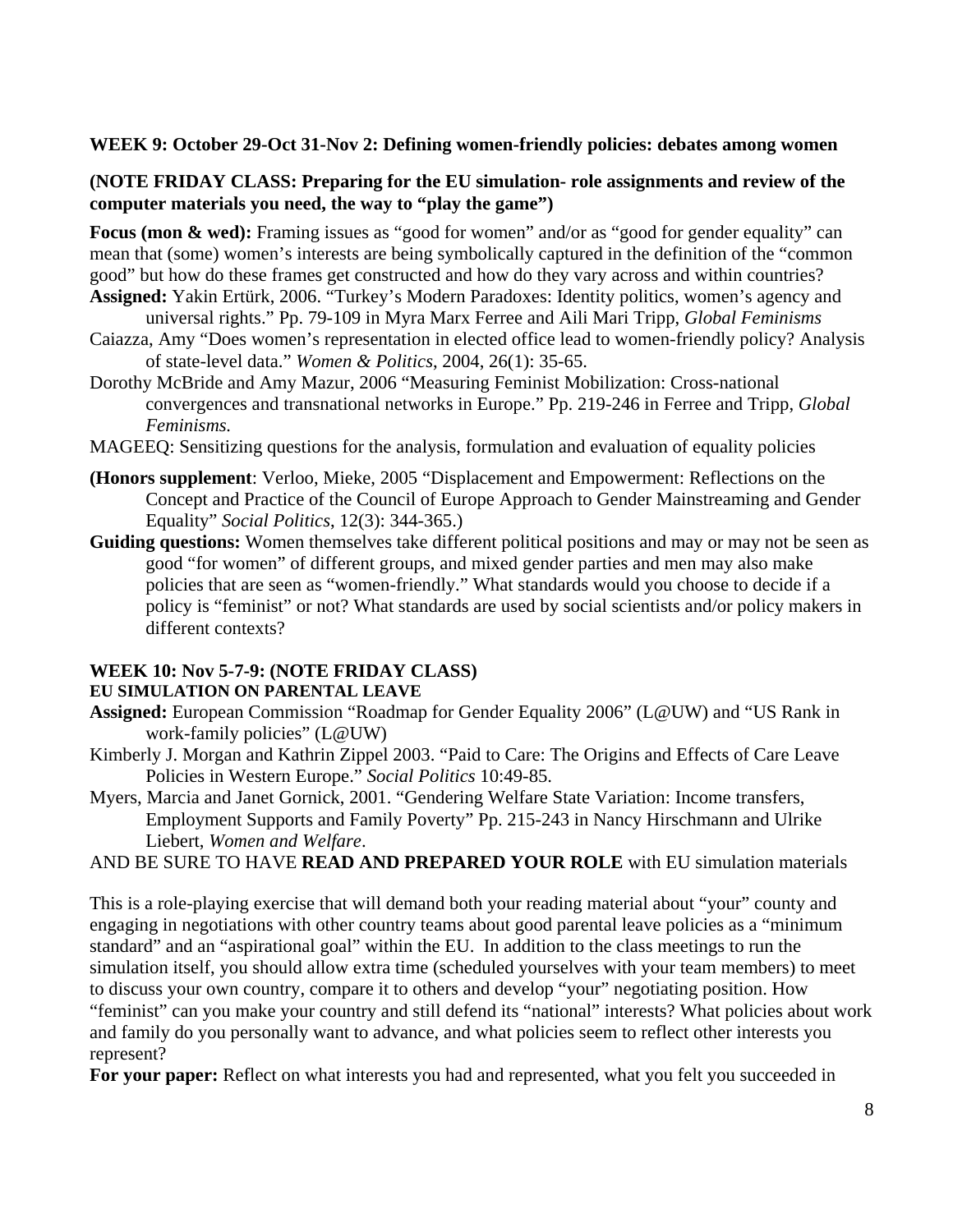doing and what you failed to accomplish. Why did this happen? How much did your view of what "your" people already wanted constrain you? How much did you advance policies that you thought your country in particular in "gender-aware" and/or "woman-friendly" policy? Has your experience in "being" a member state of the EU influenced your own view of what parental leave policies you want in would "steer" their interests into different paths? How does the US compare to the EU as a whole and to the US? Why or why not? **DUE NOV 12.** 

## **WEEK 11: Nov 12-14: Women leaders in politics: do they make a difference?**

Focus: The concepts of "gender representation" and "gender democracy" are calls for women to play an increased role in political decision-making, but how might this matter? The increased numbers and legitimacy of women in positions of political power is a global trend but it is not clear where this is leading in terms of the policies women make.

Assigned: Phillips, Anne "Dealing with difference: A politics of ideas or a politics of presence?" Pp 475-496 in Landes, *Feminism, the public and the private* 

**Increased Female Legislative Representation" Comparative Political Studies.** Aili Tripp and Alice Kang (forthcoming 2008) "The Global Impact of Quotas: On the Fast Track to

"The changing face of power" photos on L@UW

"Is the glass ceiling gone?" "Women in EU top jobs" "Women politicians' images"

**onors supplement:** Ferree, "Angela Merkel: What does it mean to run as a woman?" *German*  **(H on)**  *Politics and Society,* **find news articles on Michele Bachelet, Ellen Johnson Sirleaf, Hillary Clint Guiding questions:** How do you evaluate women leaders? To what extent are they using the gender stereotypes of their culture and to what extent are they working against them?

## **Remember: Case-study paper Stage 1 DUE in dropbox Nov 16**

questions, feedback on project proposals, how to develop your initial ideas in the next stages. **WEEK 12: Nov 19 (Nov 21 rescheduled above):** Discussion of your posted "cases" of women-inpolitics material, discussion of final projects and possible formation of project groups, defining research

## **THANKSGIVING BREAK**

## **WEEK 13: Nov 26-28: The rationale and the struggle for gender representation in France**

Focus: Case study of the shifting reasons given for why women are needed in political office and hopes for what changes might follow from that in France.

"The limits of citizenship: Migration, sex discrimination and same-sex partners in EU law" *Journal of* **Assigned:** Joan Wallach Scott, *Parité: Sexual Equality and the Crisis of French Universalism*  **(Honors supplement:** Mizielinska J 2001. 'The rest is silence ...' - Polish nationalism and the question of lesbian existence" *European Journal of Women's Studies* 8 (3): 281-297 and Amy Elman 2000, *Common Market Studies* 38 (5): 729-749.)

Guiding questions: How did the French feminists leading the parity campaign distinguish their claims for women's representation from those claiming rights for immigrants and non-white French citizens? What made their campaign resonant and effective? Consider how their ideas got co-opted into a claim for normative heterosexuality - would you consider their policy intervention a successful change in the French gender regime? Why or why not?

**Remember Stage 2 of case study paper DUE in dropbox November 28**